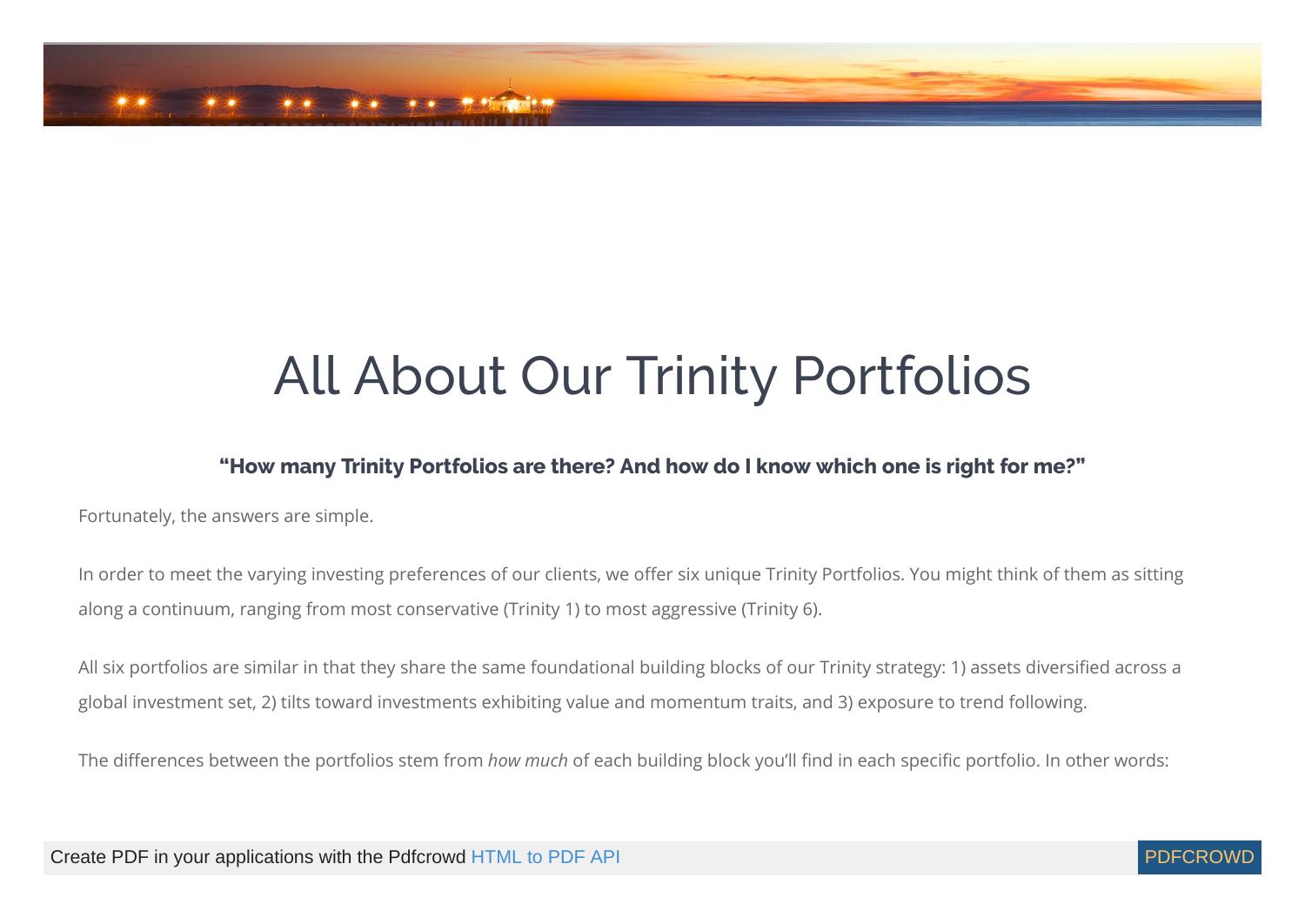- What's the specific asset mix in any given portfolio?
- How much exposure to trend following is in any given portfolio?

#### **The Differences in Our Six Trinity Portfolios**

On the conservative end of our continuum (Trinity 1), you'll find the asset mix dominated by bonds, an asset that, historically, can be lessvolatile. As to the second question above, Trinity 1 contains the least exposure to trend following, and instead, is more of a buy-and-hold portfolio.

Investors who prefer Trinity 1 are likely more conservative in nature, focused less on maximizing returns and more on minimizing portfolio volatility.

On the aggressive end of our continuum (Trinity 6), you'll find the asset mix dominated by stocks, an asset that, historically, can be more volatile yet able to generate greater gains. Trinity 6 also contains the greatest exposure to trend following.

Investors who prefer Trinity 6 are likely more aggressive in nature, preferring to target greater returns even though they may be accompanied by increased portfolio volatility.

Create PDF in your applications with the Pdfcrowd [HTML to PDF API](https://pdfcrowd.com/doc/api/?ref=pdf) [PDFCROWD](https://pdfcrowd.com/?ref=pdf) AT A RESERVE AND TO A RESERVE AT A RESERVE AND TO A RESERVE A RESERVE AND TO A RESERVE A RESERVE AND TO A RESERVE A RESERVE AND TO A RESERVE A RESE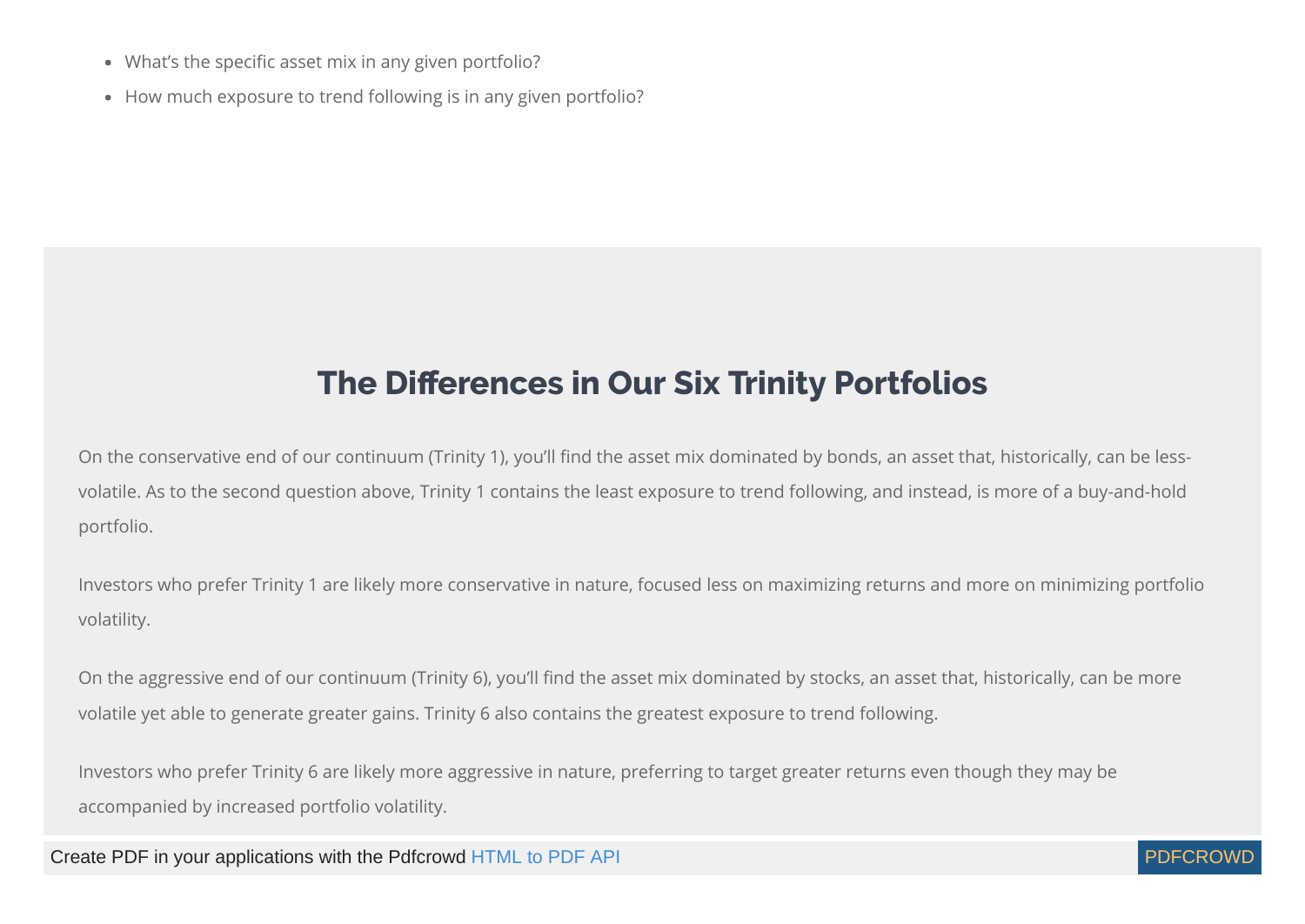Trinity Portfolios 2 – 5 fill in the continuum from conservative to aggressive. The version we highlight in our Trinity Portfolio research paper most closely resembles Trinity 4. (We encourage you to read this paper if you haven't done so. You can download it by [clicking here.](https://www.cambriainvestments.com/wp-content/uploads/2017/01/Trinity_WP_122816_A.pdf))

If you're interested in additional information on each Trinity portfolio in order to help you make the right investment choice, we'll provide more data below. But please know that this isn't a decision you'll need to make alone.

You see, our sign-up sequence will ask you a handful of questions designed to help us steer you toward the right Trinity portfolio. Additionally, we'll share a short phone call with you as you open your account to make sure your specific Trinity portfolio matches your investing goals and style.

That said, below are more details explaining the differences between our six Trinity Portfolios; specifically, the approximate allocations we expect over time. Please take into account that these are averages, and since our portfolios are dynamic, the exact amount will shift.

We'll start with a chart that compares all six Trinity portfolio for easy side-by-side comparison.

|                        | <b>Trinity 1</b> | <b>Trinity 2</b> | <b>Trinity 3</b> | <b>Trinity 4</b> | <b>Trinity 5</b> | <b>Trinity 6</b> |
|------------------------|------------------|------------------|------------------|------------------|------------------|------------------|
| Stocks                 | 10%              | 16%              | 21%              | 25%              | 20%              | 15%              |
| <b>Bonds</b>           | 66%              | 50%              | 33%              | 17%              | 12%              | 7%               |
| Real Assets            | 3%               | 5%               | 6%               | 8%               | 6%               | 4%               |
| <b>Trend Following</b> | 20%              | 30%              | 40%              | 50%              | 61%              | 74%              |
| Total:                 | 100%             | 100%             | 100%             | 100%             | 100%             | 100%             |

Here's another way of viewing the same information that's a bit more visual.

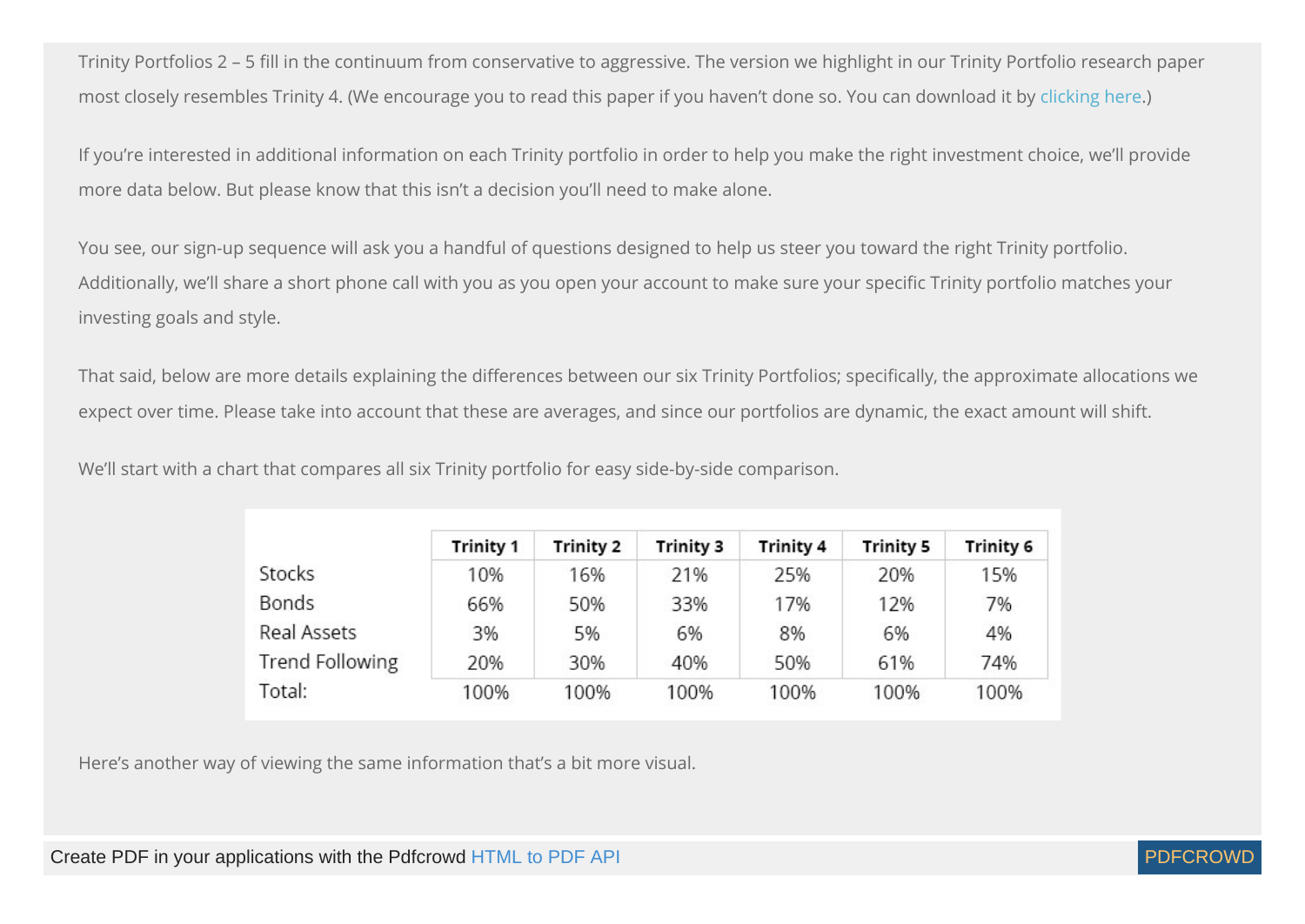

#### **The Allocations of Our Six Trinity Portfolios**

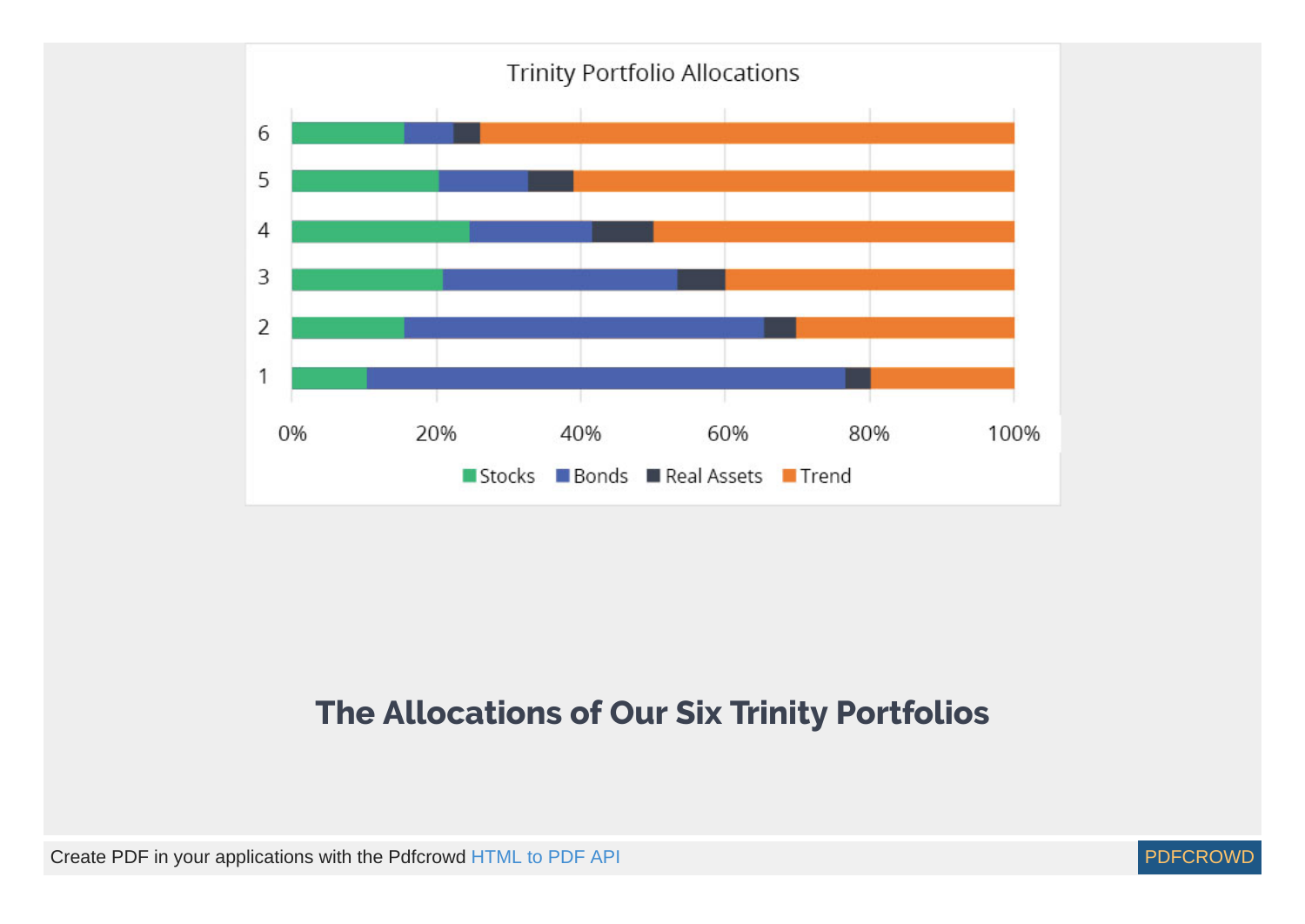Below is a graphical breakdown of each Trinity Portfolio's asset allocation. The stated percentage of "stocks," "bonds," and "real assets" represents the amount of each asset class you'll find in the portfolios on a fixed "buy-and-hold" basis.

Please note that the "Trend Following" category is also comprised of "stocks," "bonds," and "real assets." However, because trend is an active, dynamic strategy, each Trinity portfolio may allocate more or less to the respective asset classes given market conditions. It's a fluid, responsive allocation. Therefore, for our purposes here, we present only the total percentage of trend-exposed assets you'll find in each respective Trinity portfolio.



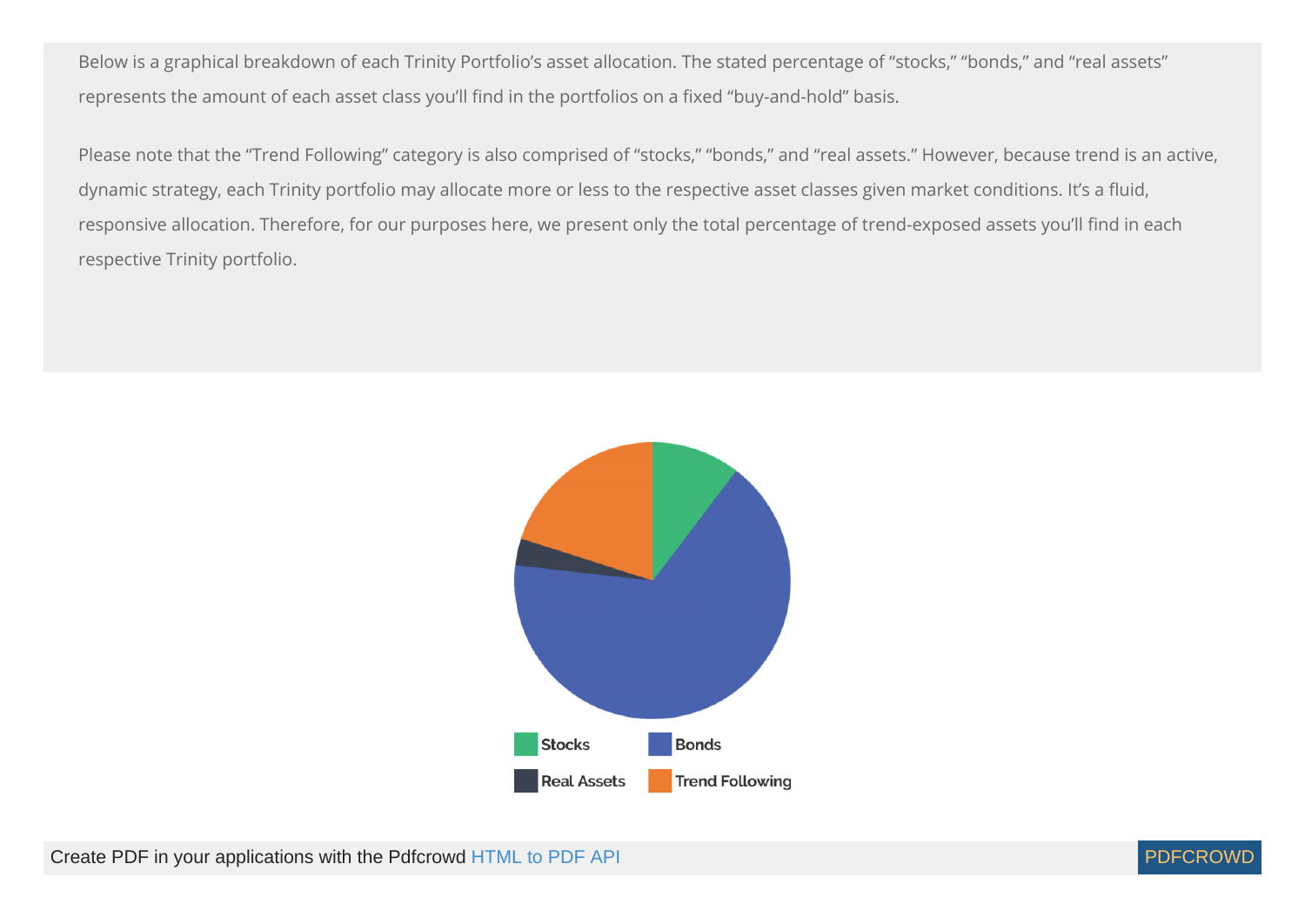#### **Trinity 1:**

**Stocks: 10%**

**Bonds: 66%**

**Real Assets: 3%**

**Trend Following: 20%**



#### **Trinity 2:**

**Stocks: 16%**

**Bonds: 50%**

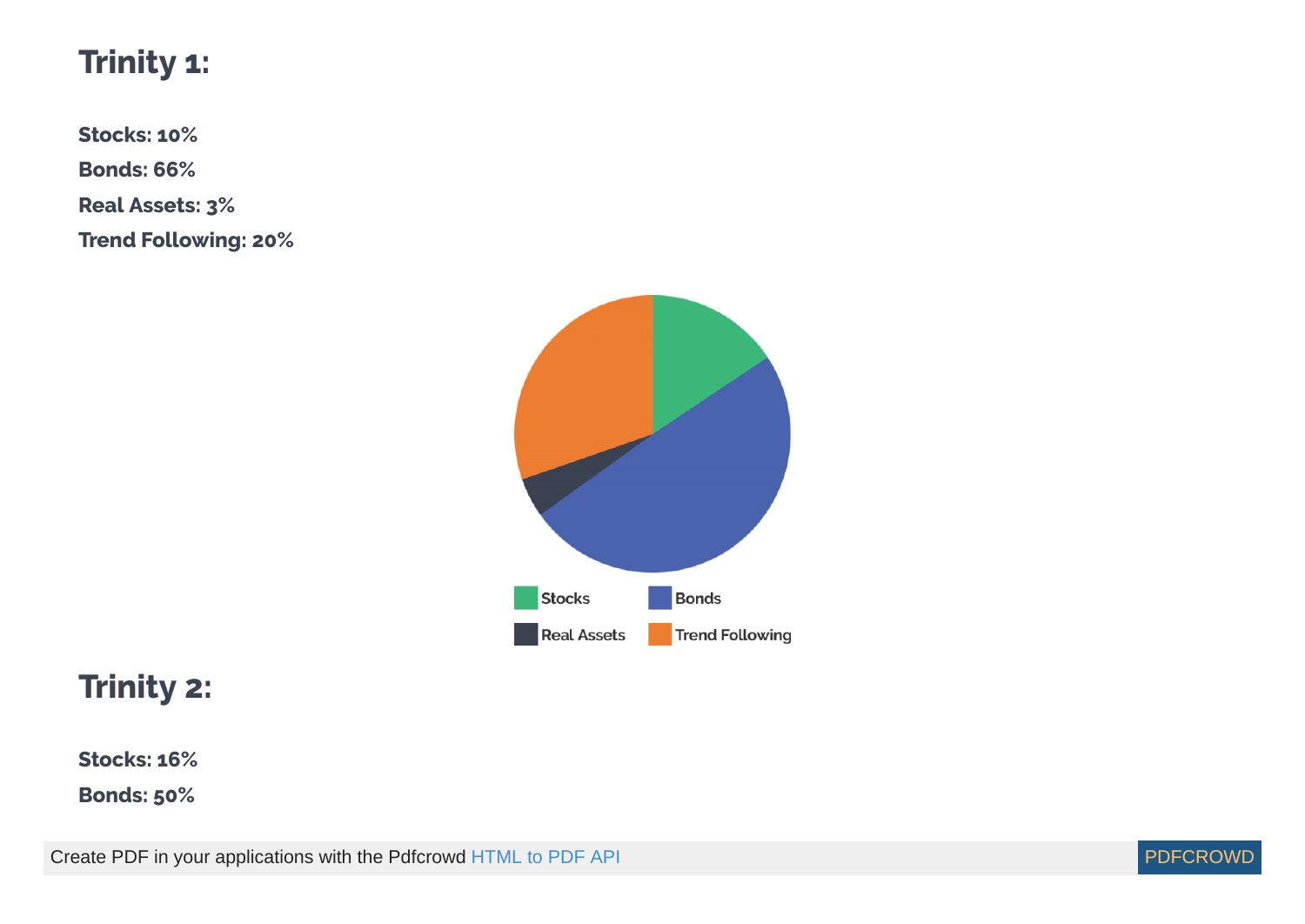**Real Assets: 5% Trend Following: 30%**



### **Trinity 3:**

**Stocks: 21%**

**Bonds: 33%**

**Real Assets: 6%**

**Trend Following: 40%**

Create PDF in your applications with the Pdfcrowd [HTML to PDF API](https://pdfcrowd.com/doc/api/?ref=pdf) [PDFCROWD](https://pdfcrowd.com/?ref=pdf) Create PDF in your applications with the Pdfcrowd HTML to PDF API

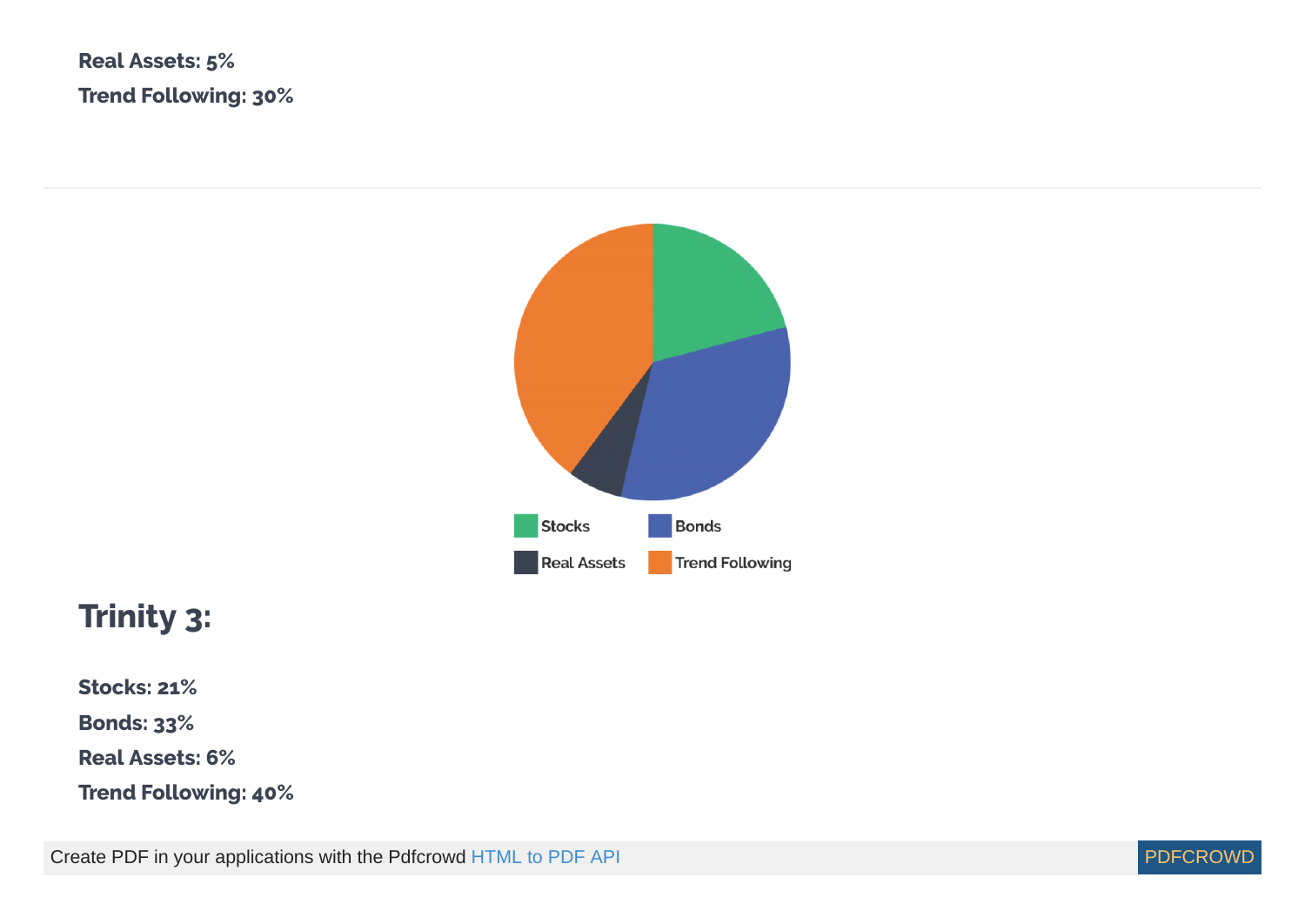

#### **Trinity 4:**

**Stocks: 25%**

**Bonds: 17%**

**Real Assets: 8%**

**Trend Following: 50%**

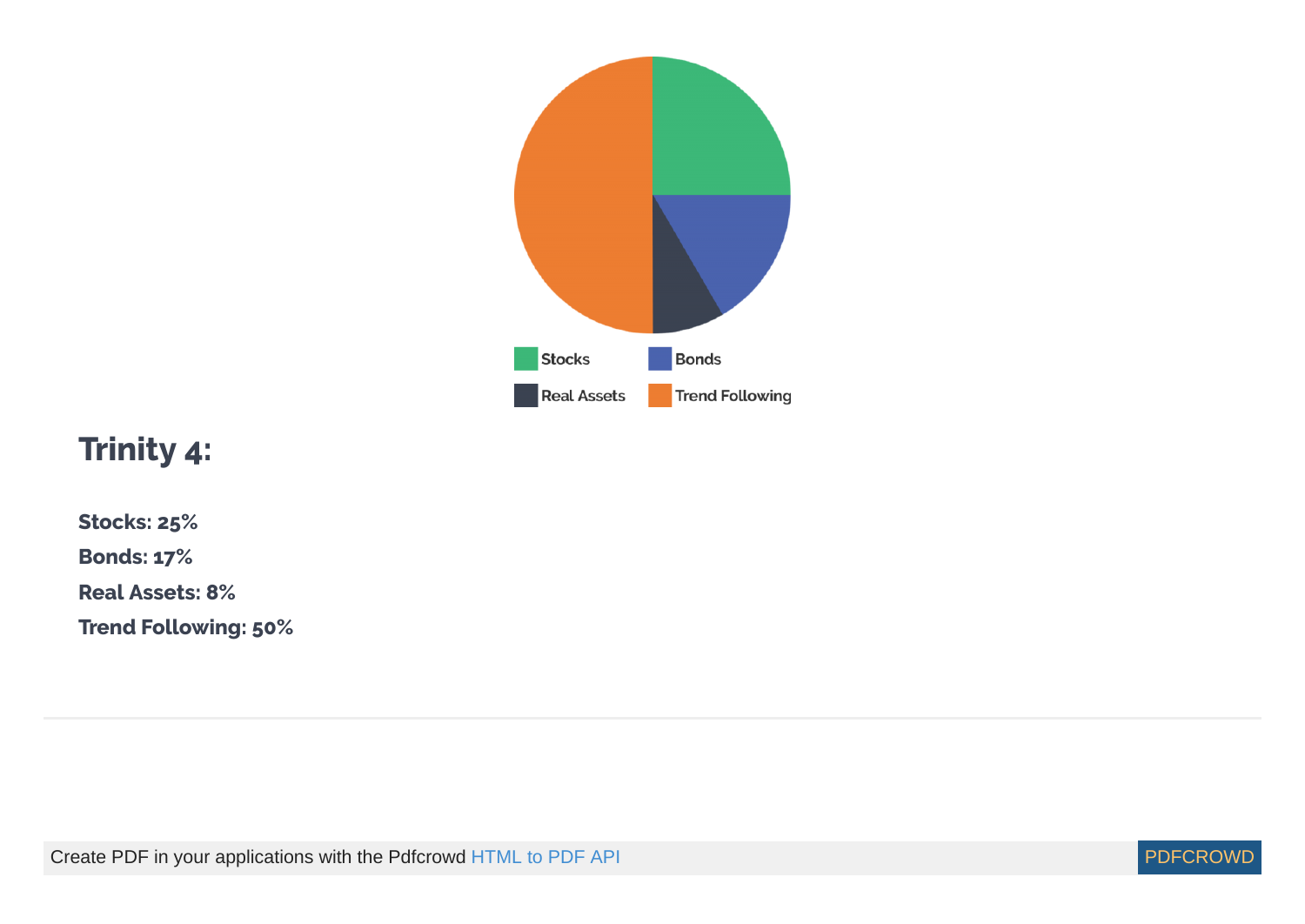

### **Trinity 5:**

- **Stocks: 20%**
- **Bonds: 12%**
- **Real Assets: 6%**
- **Trend Following: 61%**

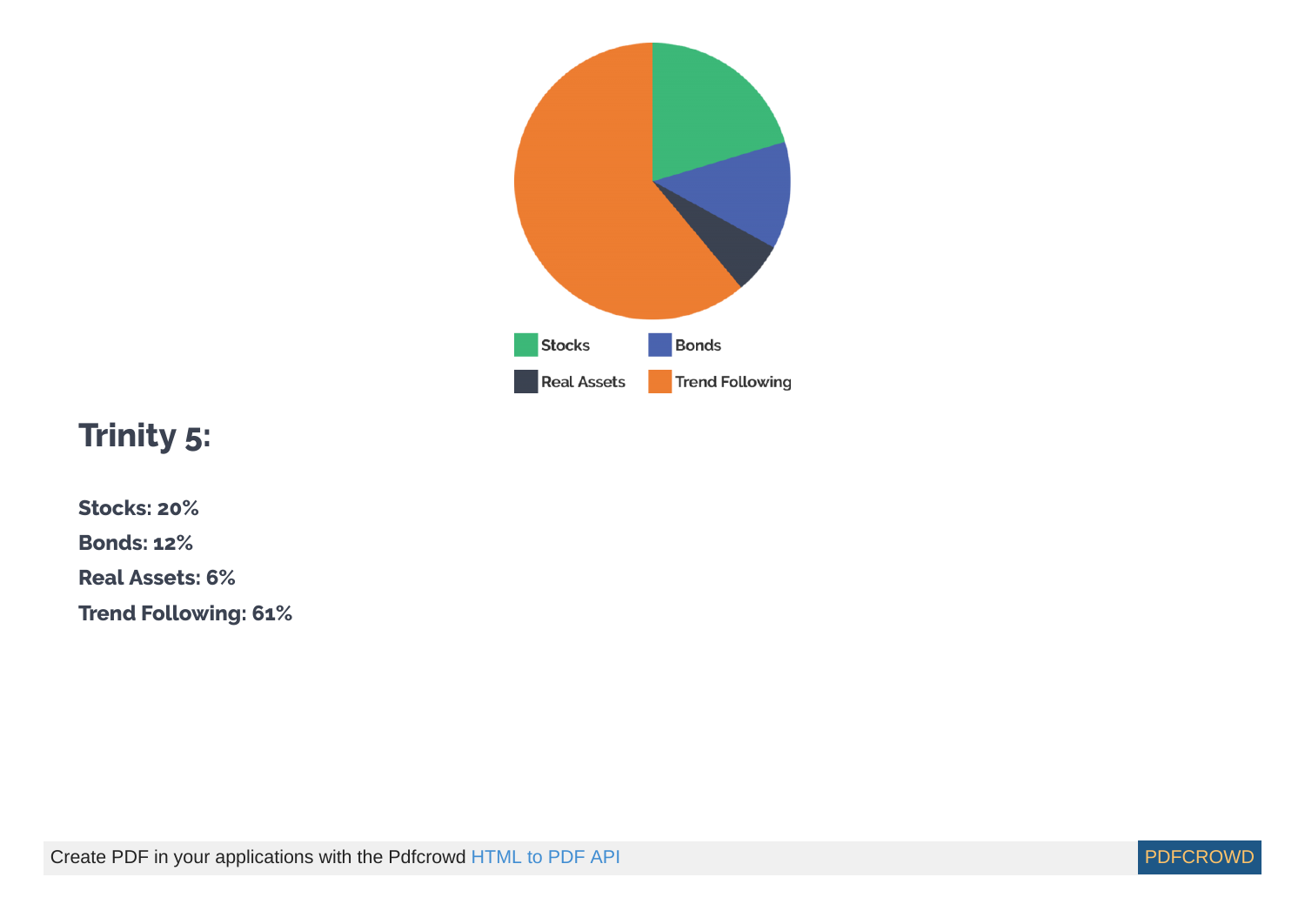

### **Trinity 6:**

**Stocks: 15% Bonds: 7% Real Assets: 4% Trend Following: 74%**

Create PDF in your applications with the Pdfcrowd [HTML to PDF API](https://pdfcrowd.com/doc/api/?ref=pdf) [PDFCROWD](https://pdfcrowd.com/?ref=pdf) Create PDF in your applications with the Pdfcrowd HTML to PDF API

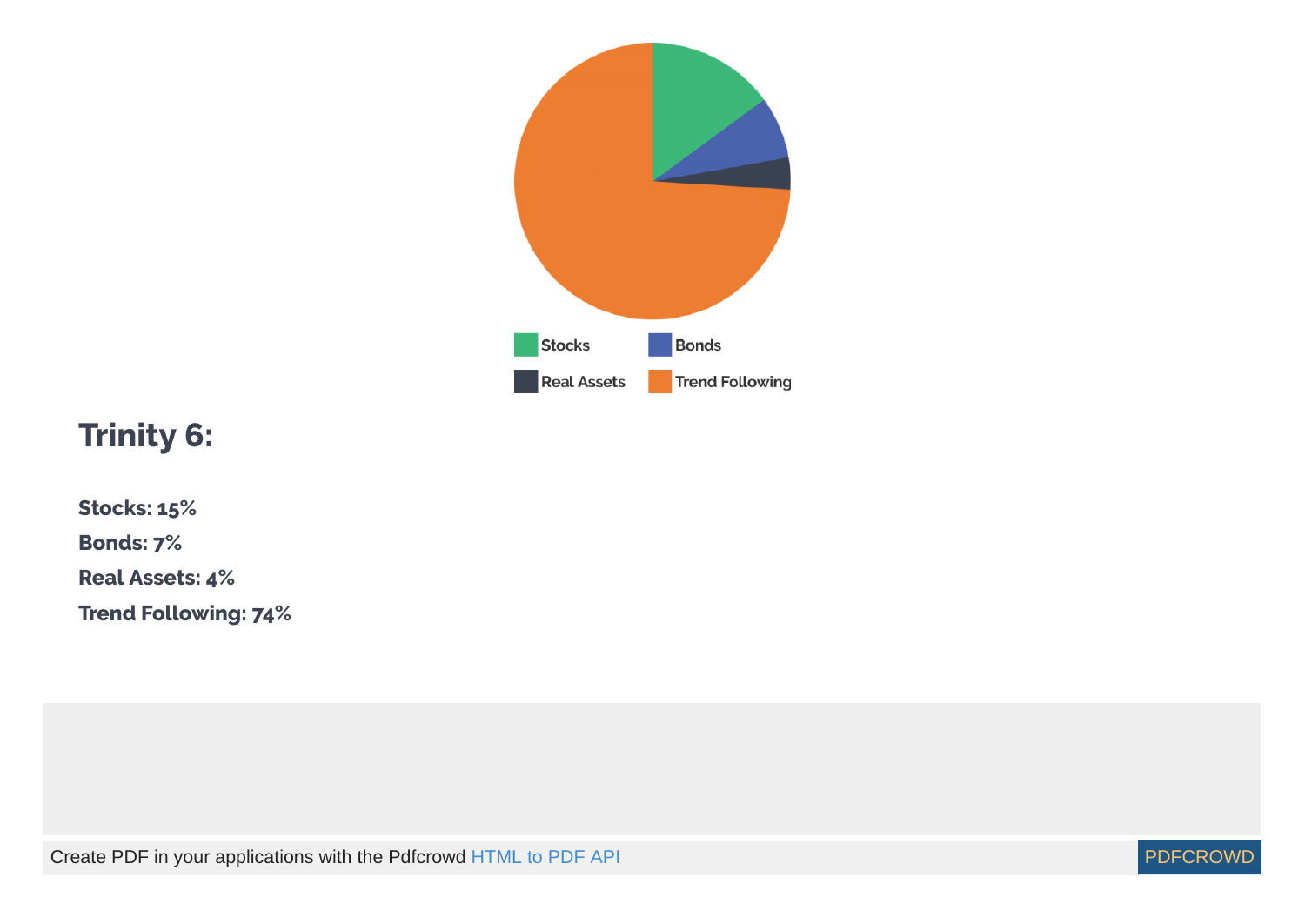#### **What Underlying Investments Are In Our Trinity Portfolios?**

#### **Sample Trinity Model Portfolio(s) ETF Composite**

Below you'll find more information on the funds that populate our various Trinity portfolios, as well as their respective percentage allocations.

Please keep in mind, the percentage of a client account initially investing in Cambria ETFs may vary signicantly depending on the asset allocation of the Trinity Model Portfolio. Cambria has discretion to allocate any portion, up to 100%, of a Trinity Model Portfolio into Cambria ETFs.

Cambria may add additional ETFs or modify the composition of existing Portfolios at any time without prior notice to clients.

#### **ETF Symbol & Name**

- VAMO Cambria Value & Momentum
- GVAL Cambria Global Value
- GMOM Cambria Global Momentum
- SYLD Cambria Shareholder Yield
- FYLD Cambria Foreign Shareholder Yield
- EYLD Cambria Emerging Market Shareholder Yield
- VNQ Vanguard REIT

Create PDF in your applications with the Pdfcrowd [HTML to PDF API](https://pdfcrowd.com/doc/api/?ref=pdf) [PDFCROWD](https://pdfcrowd.com/?ref=pdf) AT A PUT API PDFCROWD BE A PUT AT A POST OF A PUT AND THE REAL PROPERTY AT A PUT AND A PUT AT A PUT AT A PUT AT A PUT AT A PUT AT A PUT AT A PUT AT

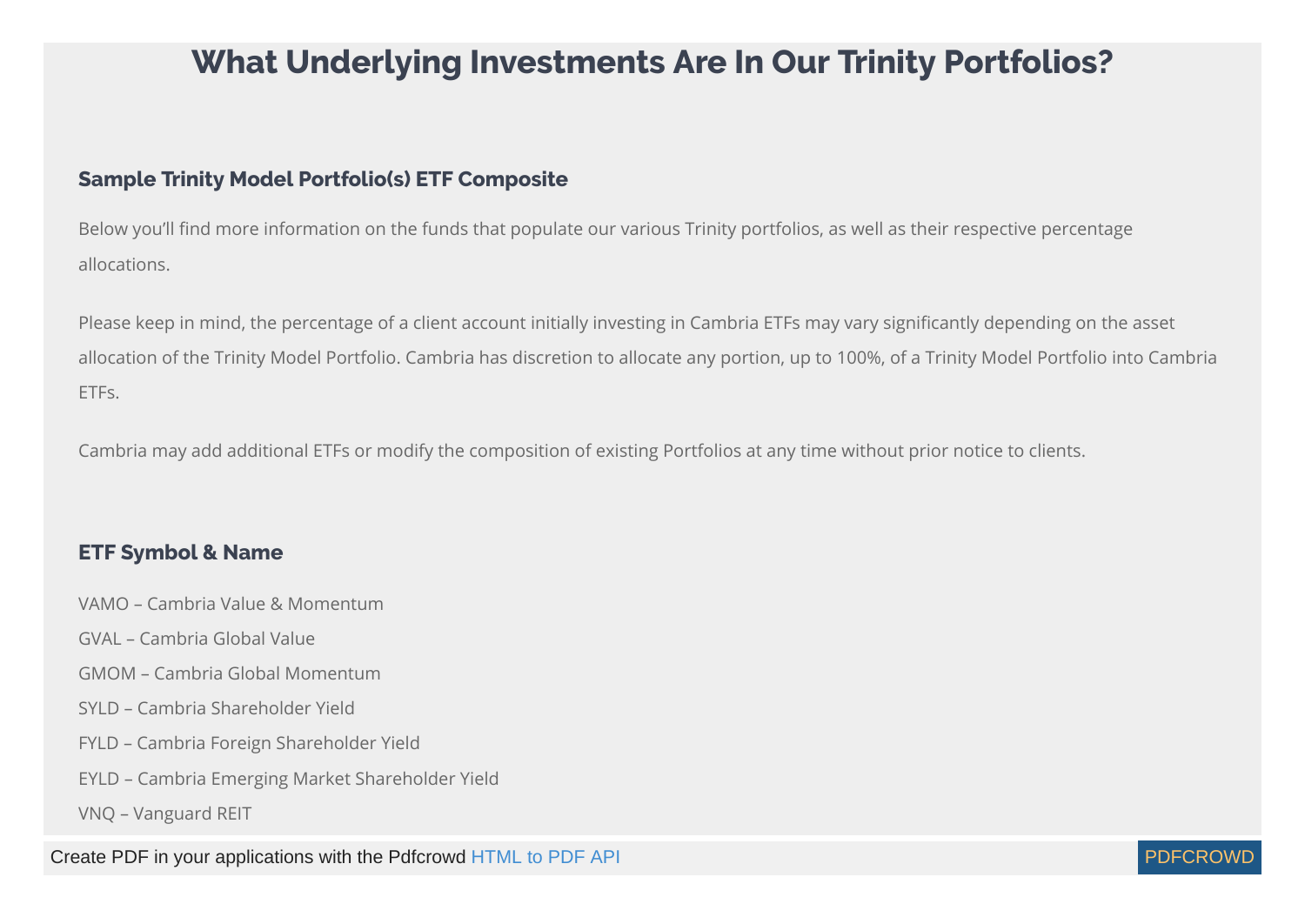- VNQI Vanguard Global Ex-US REIT
- PDBC Powershares DB Commodity Strategy
- WTMF WisdomTree Managed Futures Strategy
- BND Vanguard Total Bond Index
- MUB Ishares National Muni Bond
- SOVB Cambria Sovereign Yield Bond
- SGOL Physical Swiss Gold Shares

## **Trinity 1**





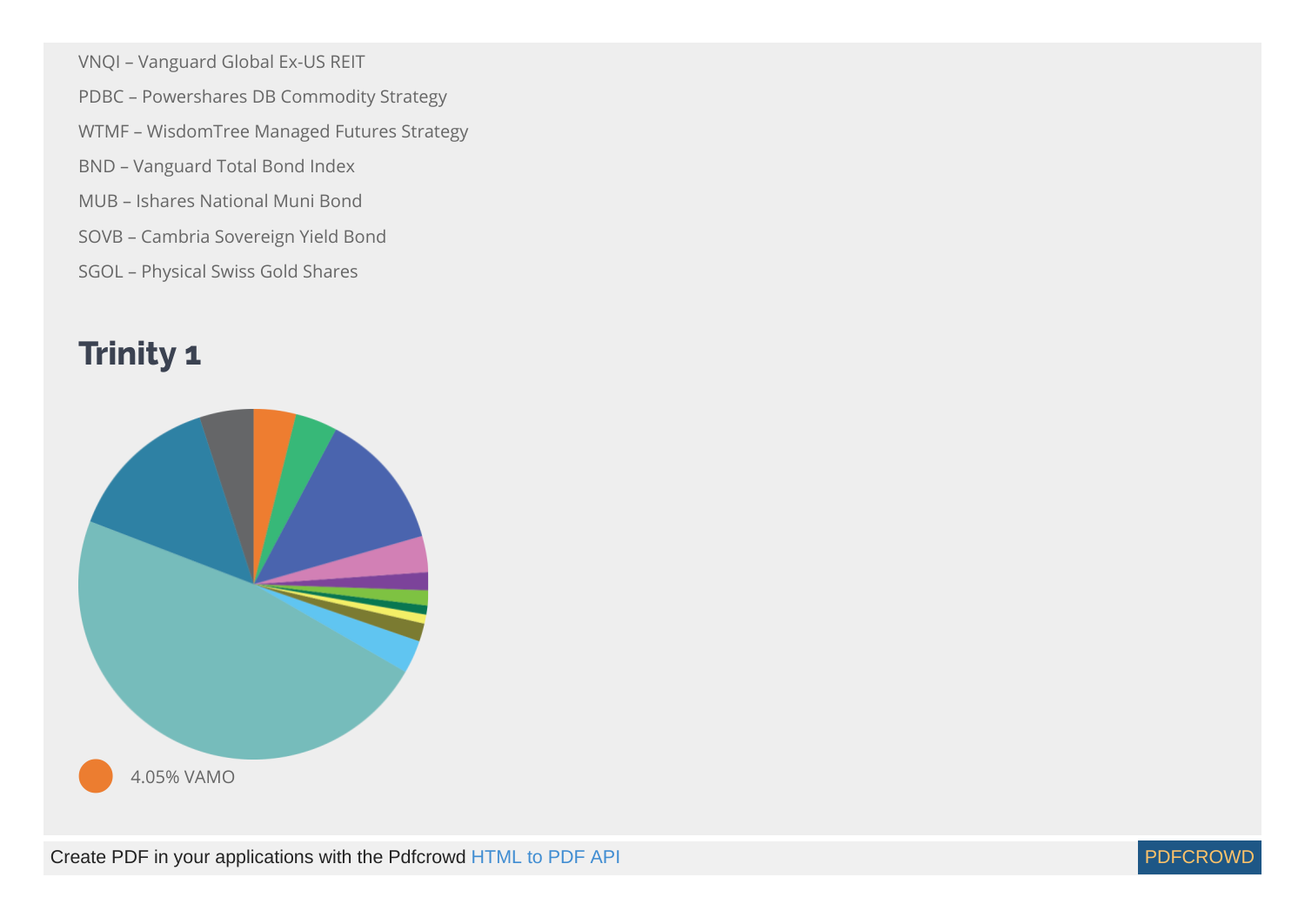

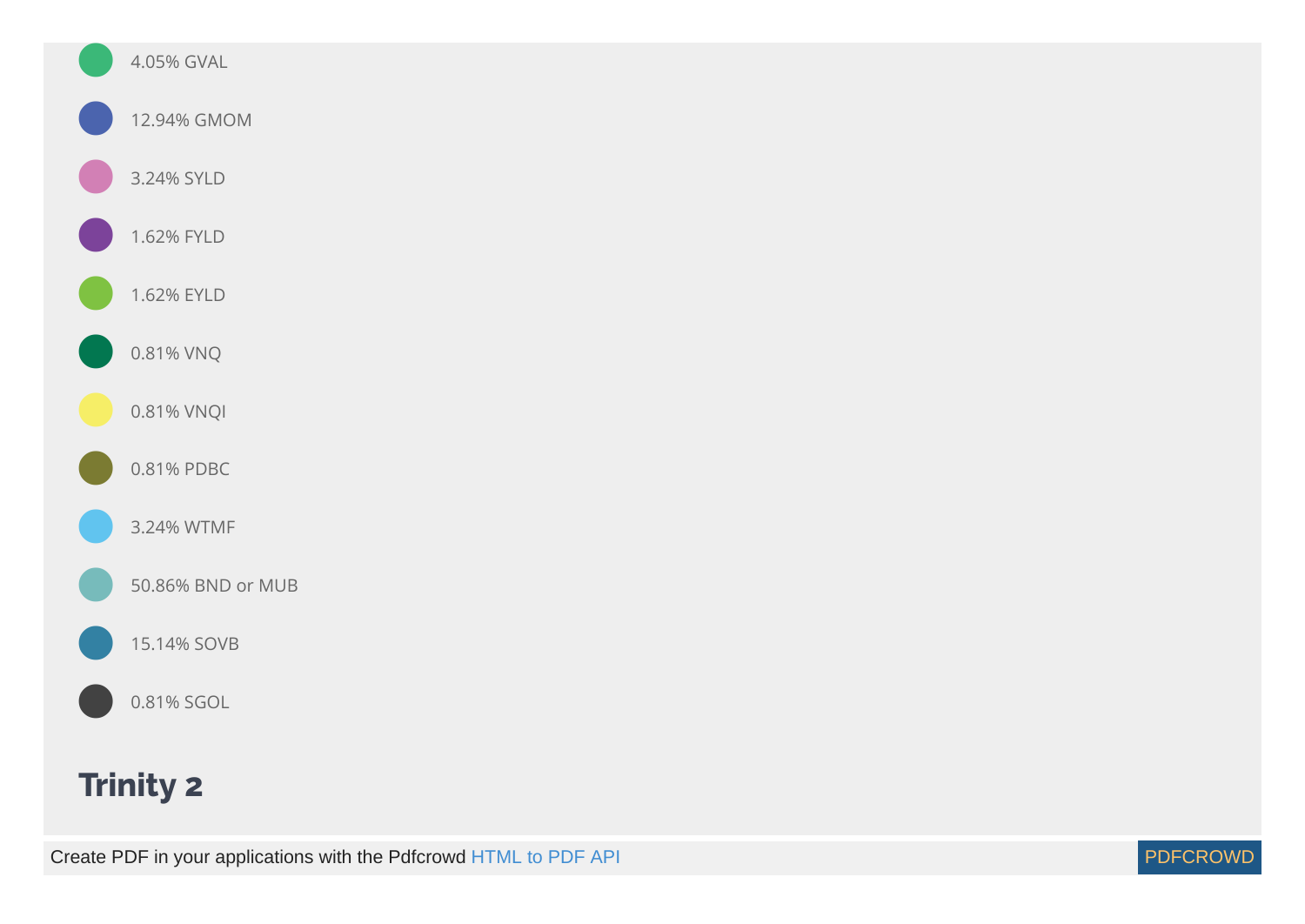

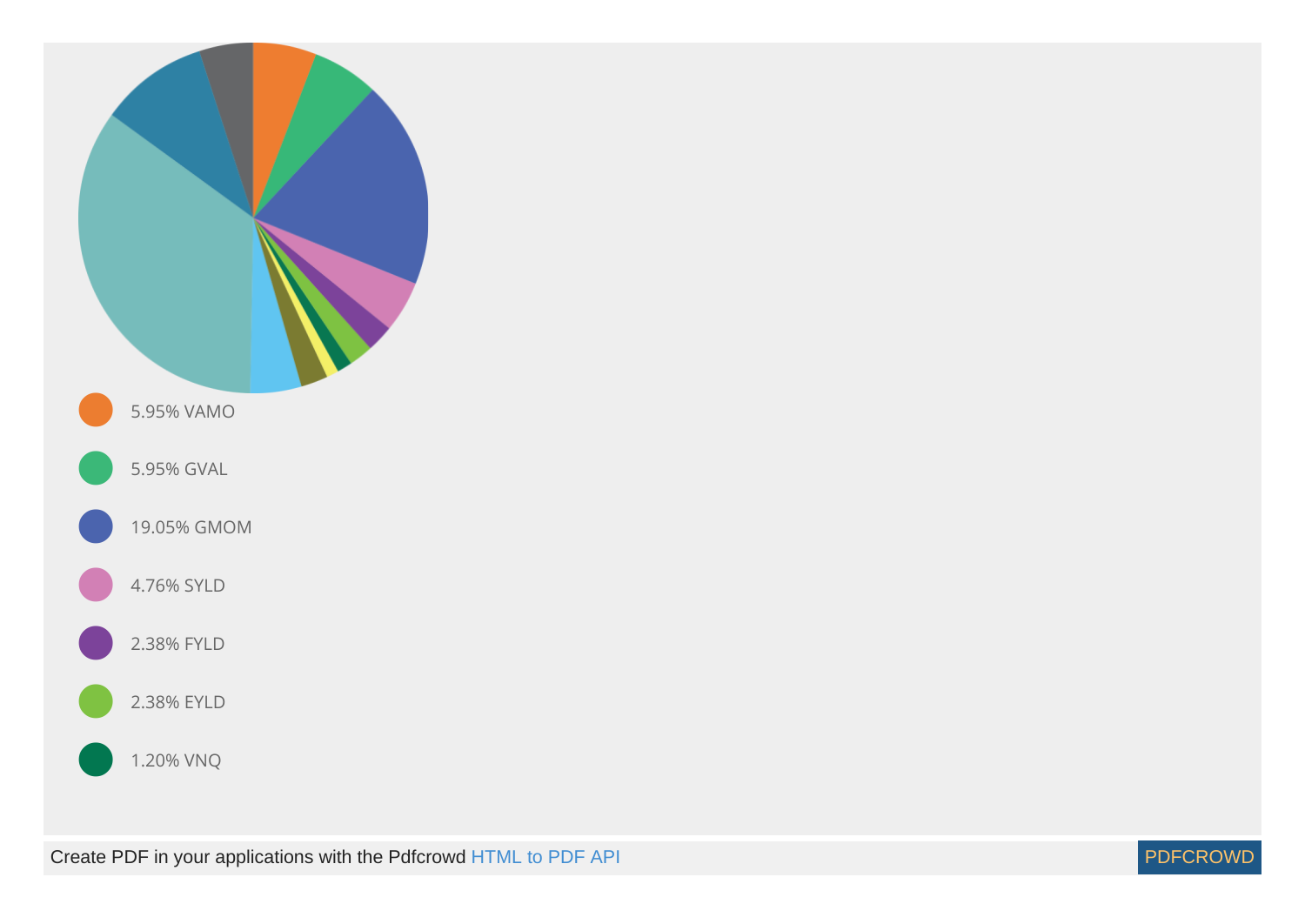

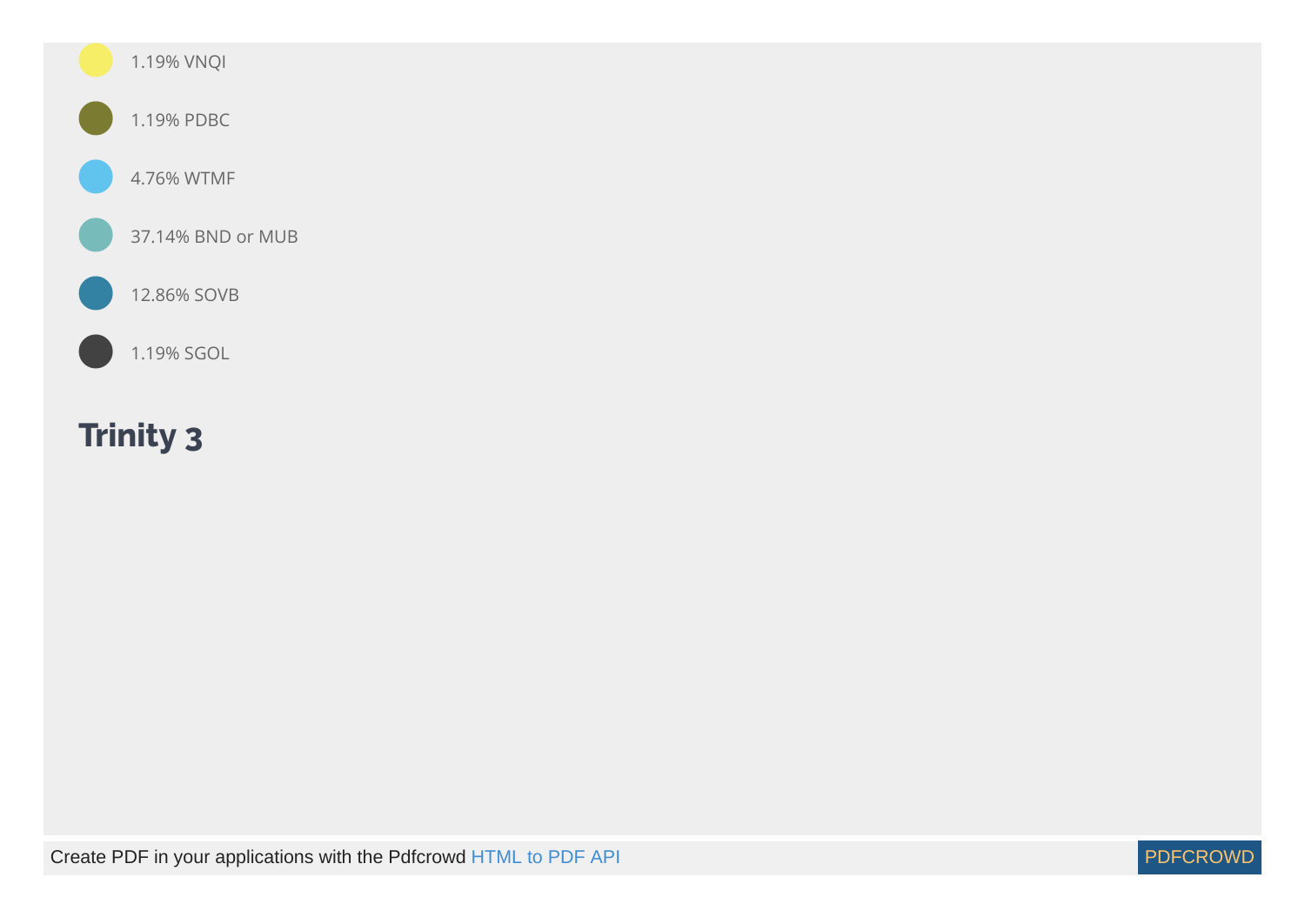

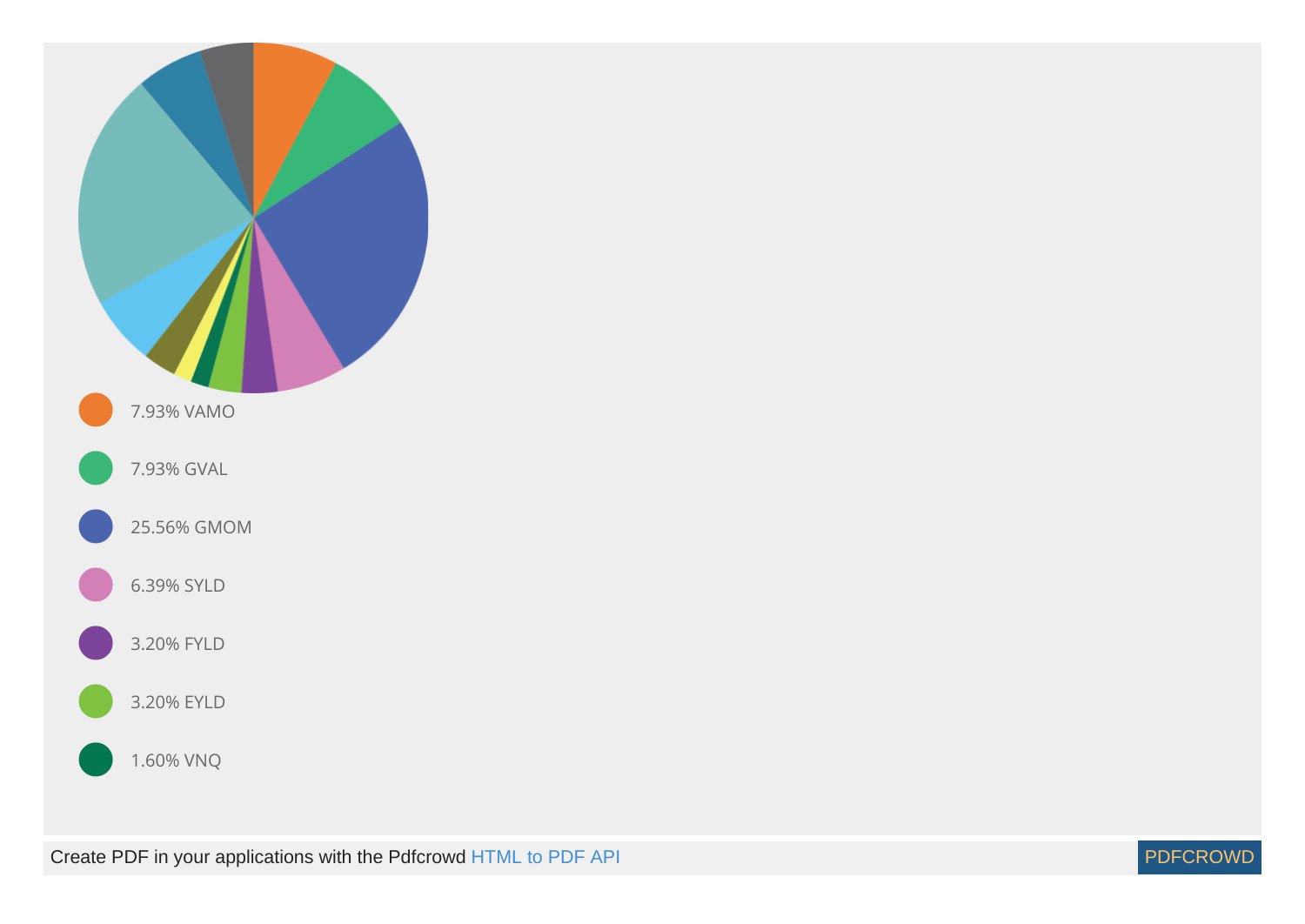

### **Trinity 4**

Create PDF in your applications with the Pdfcrowd [HTML to PDF API](https://pdfcrowd.com/doc/api/?ref=pdf) [PDFCROWD](https://pdfcrowd.com/?ref=pdf) Create PDF in your applications with the Pdfcrowd HTML to PDF API

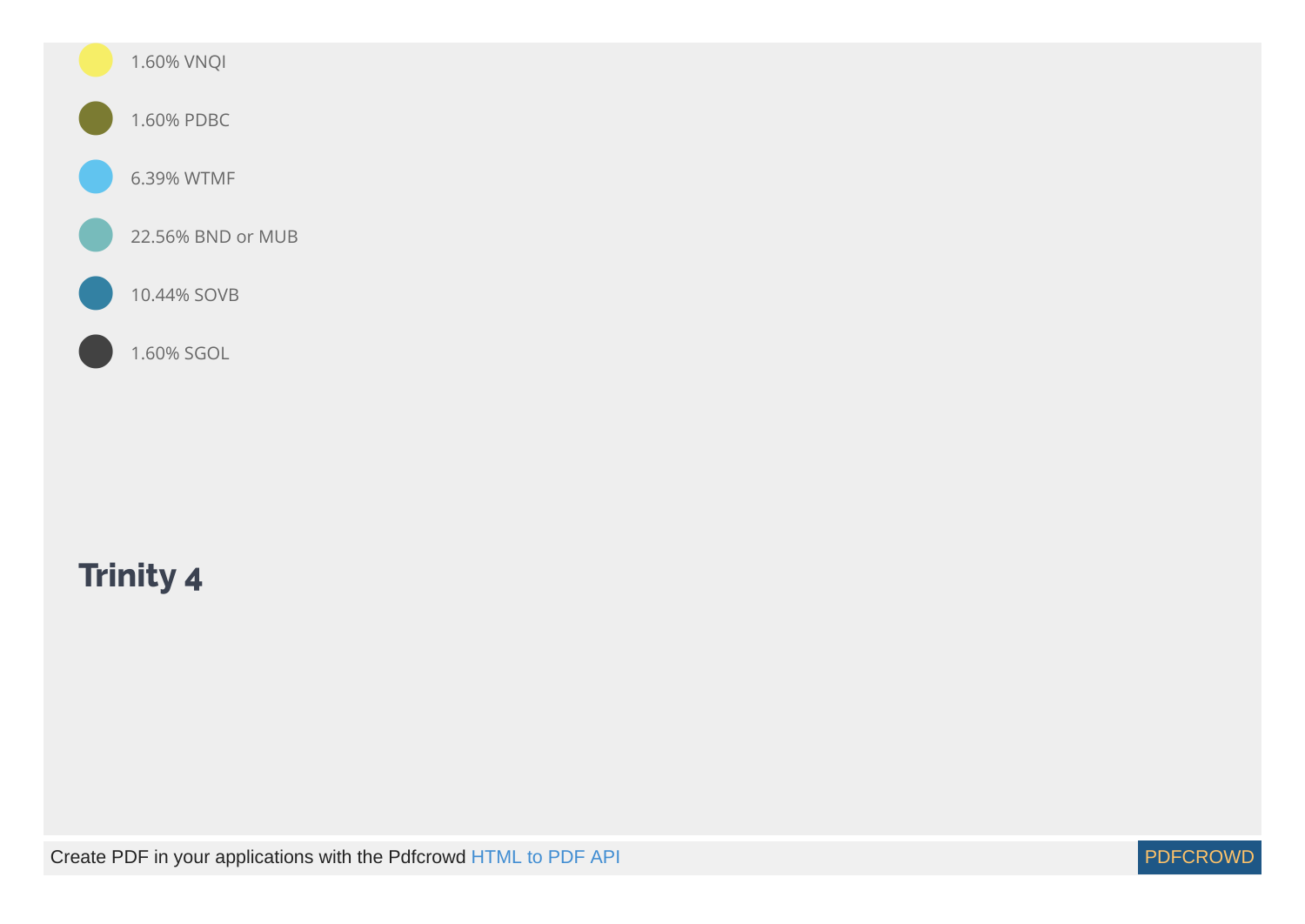

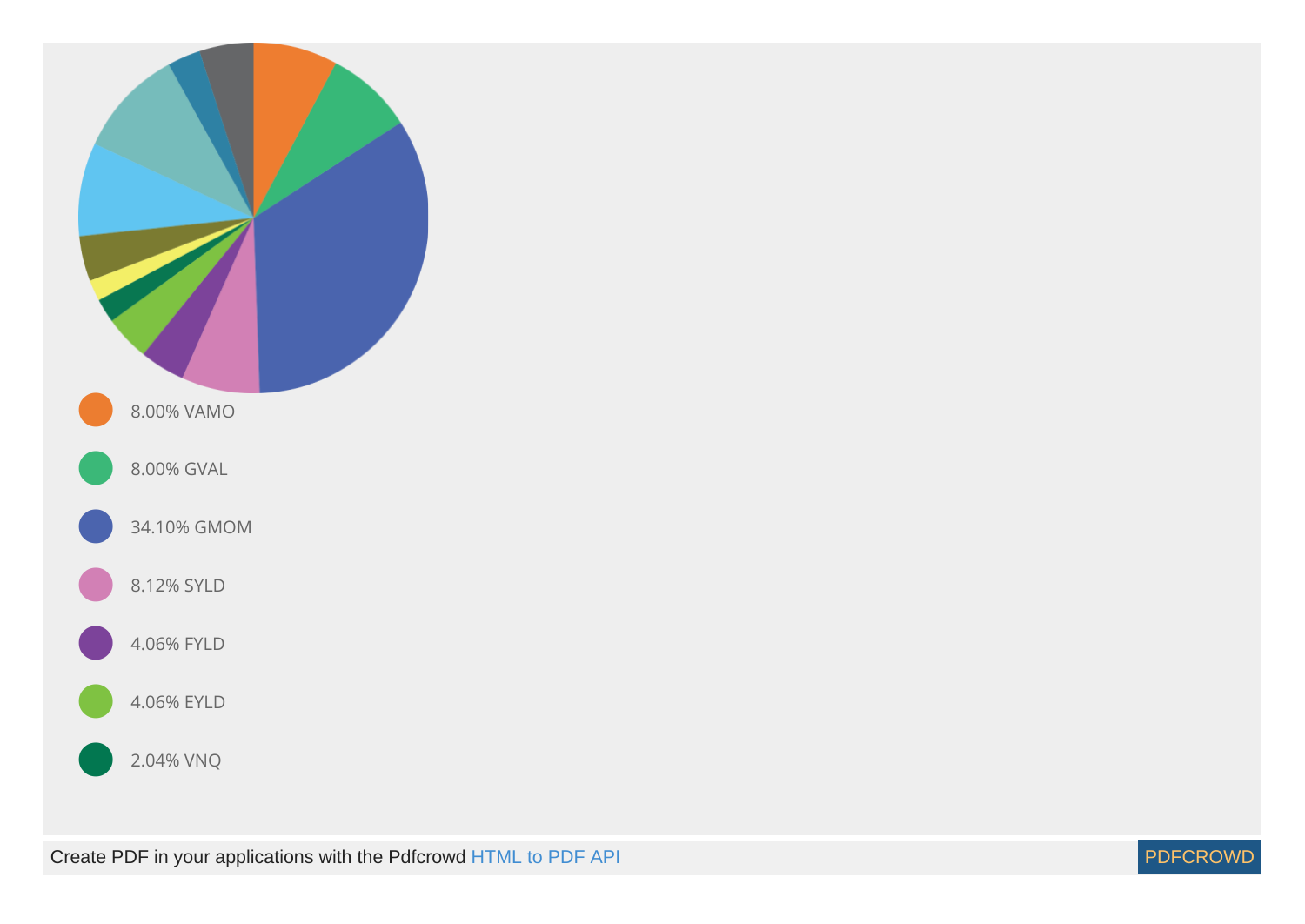

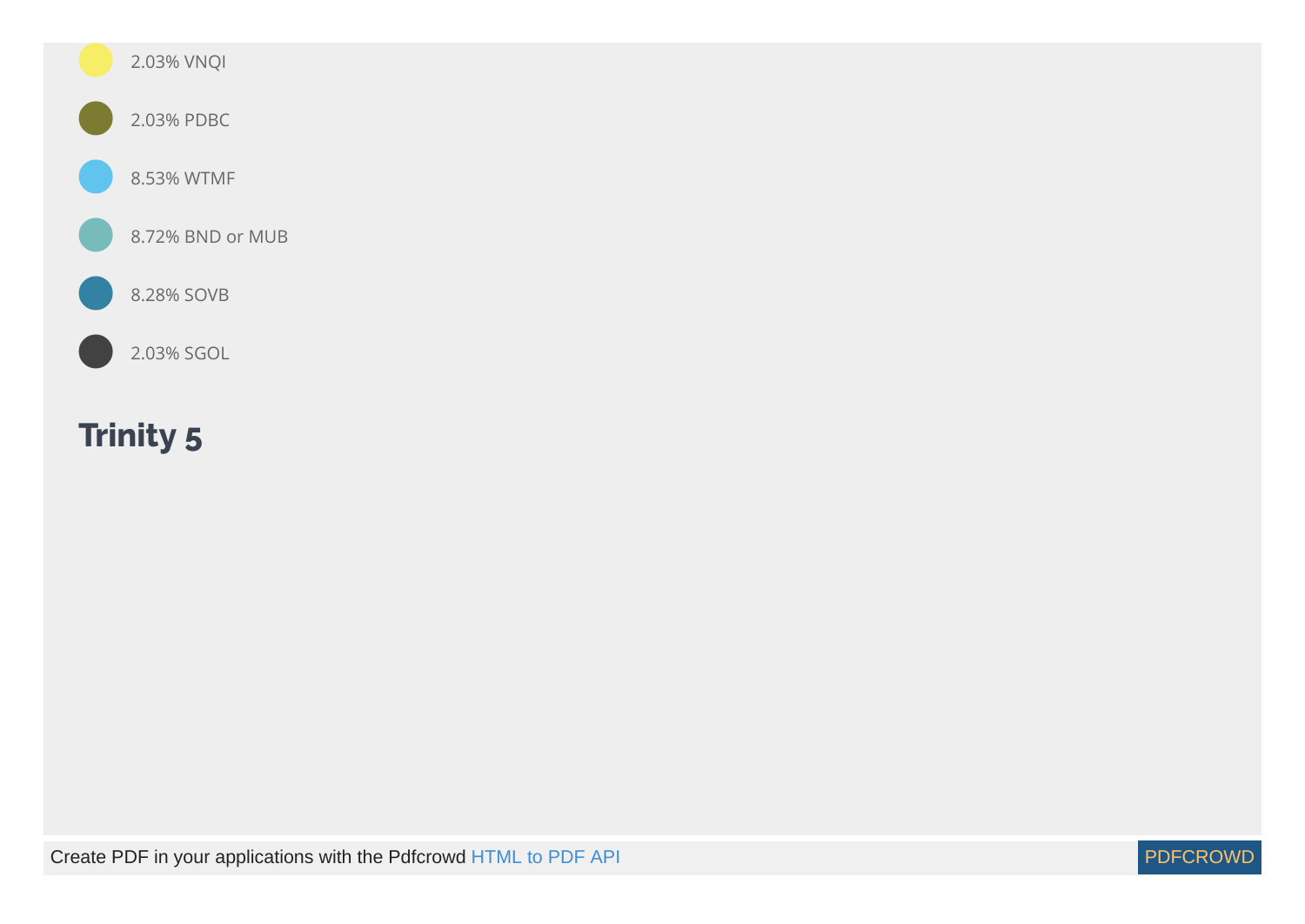

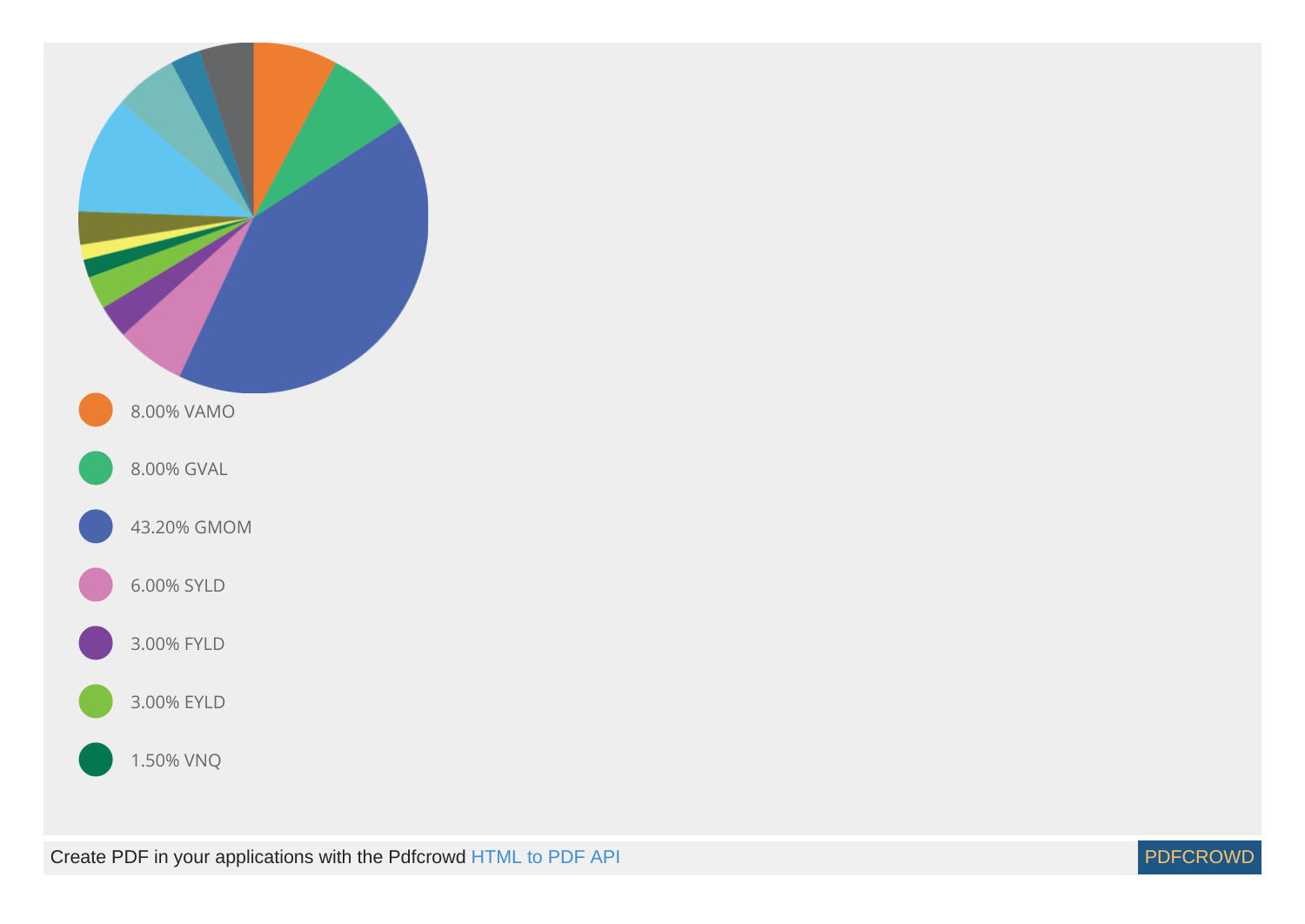

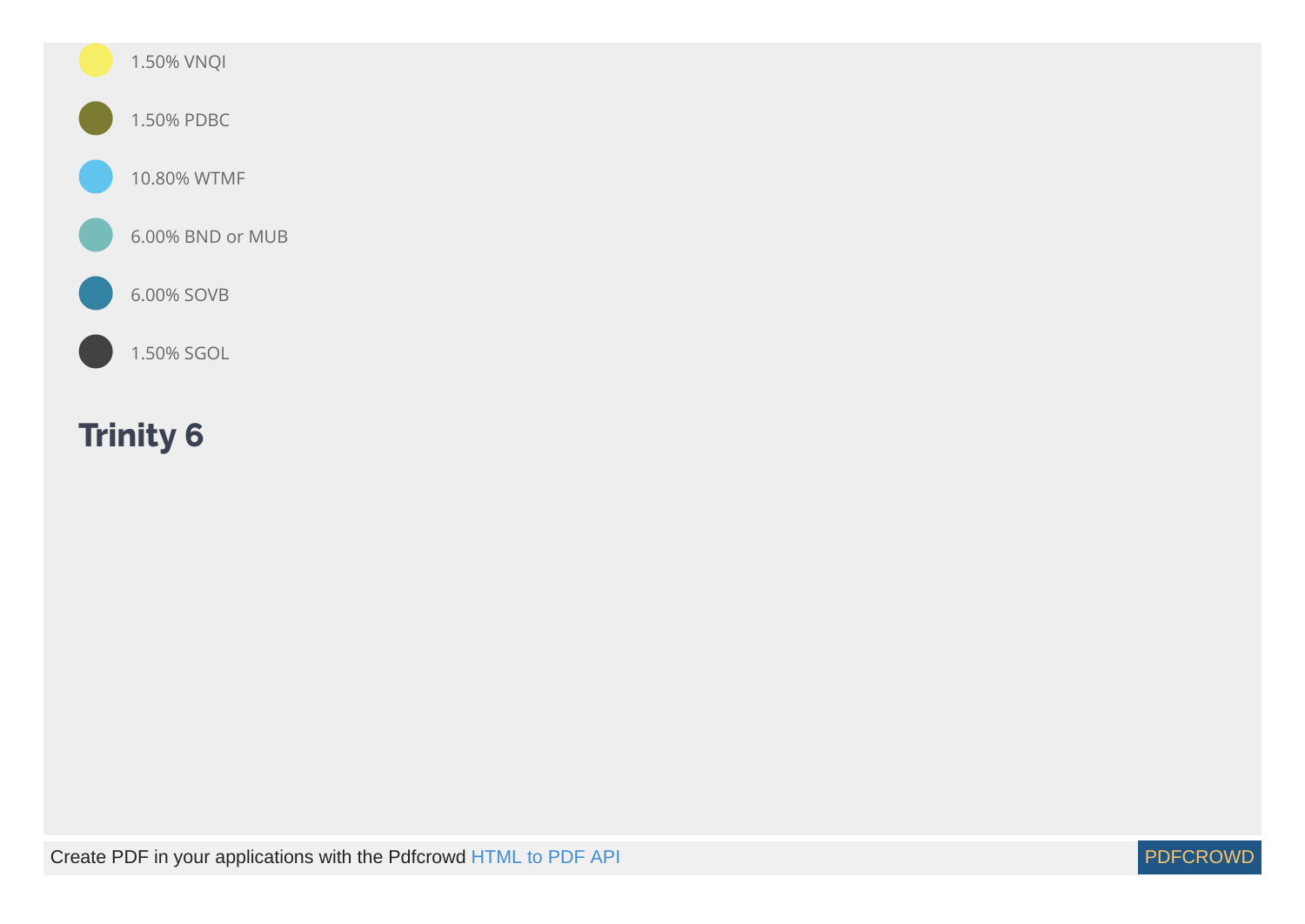

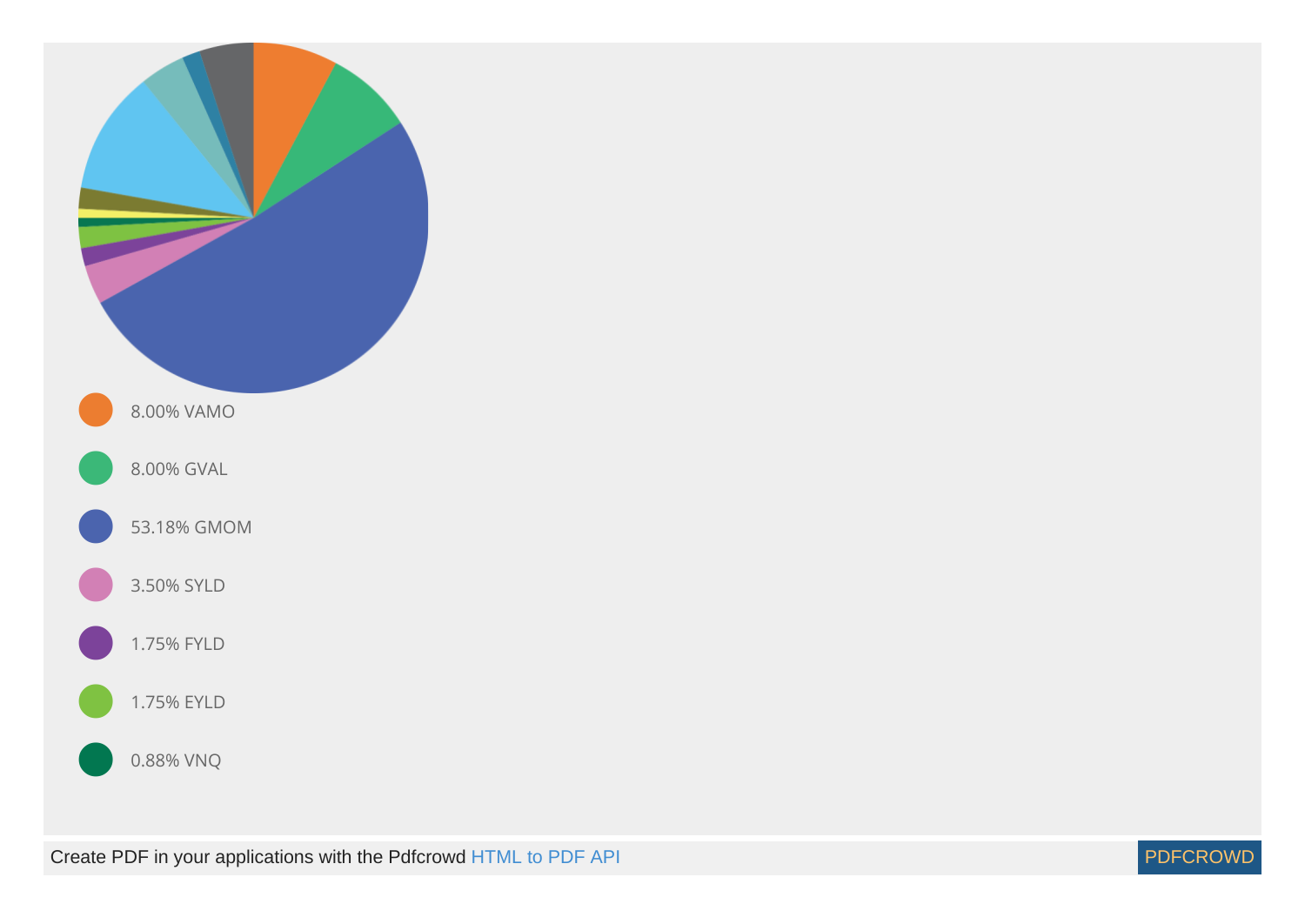

#### **The Average Fees of the Underlying ETFs in Our Trinity Portfolios**

Below are the average fees by portfolio. Please note that these underlying fund fees are estimates based on target allocations and current expense ratios. Market fluctuations will result in deviations from target allocations, which may impact underlying fund fees for the portfolios.

| Trinity 1 | Trinity 2 | Trinity 3 | Trinity 4 | <b>Trinity 5</b> | <b>Trinity 6</b> |
|-----------|-----------|-----------|-----------|------------------|------------------|
|-----------|-----------|-----------|-----------|------------------|------------------|

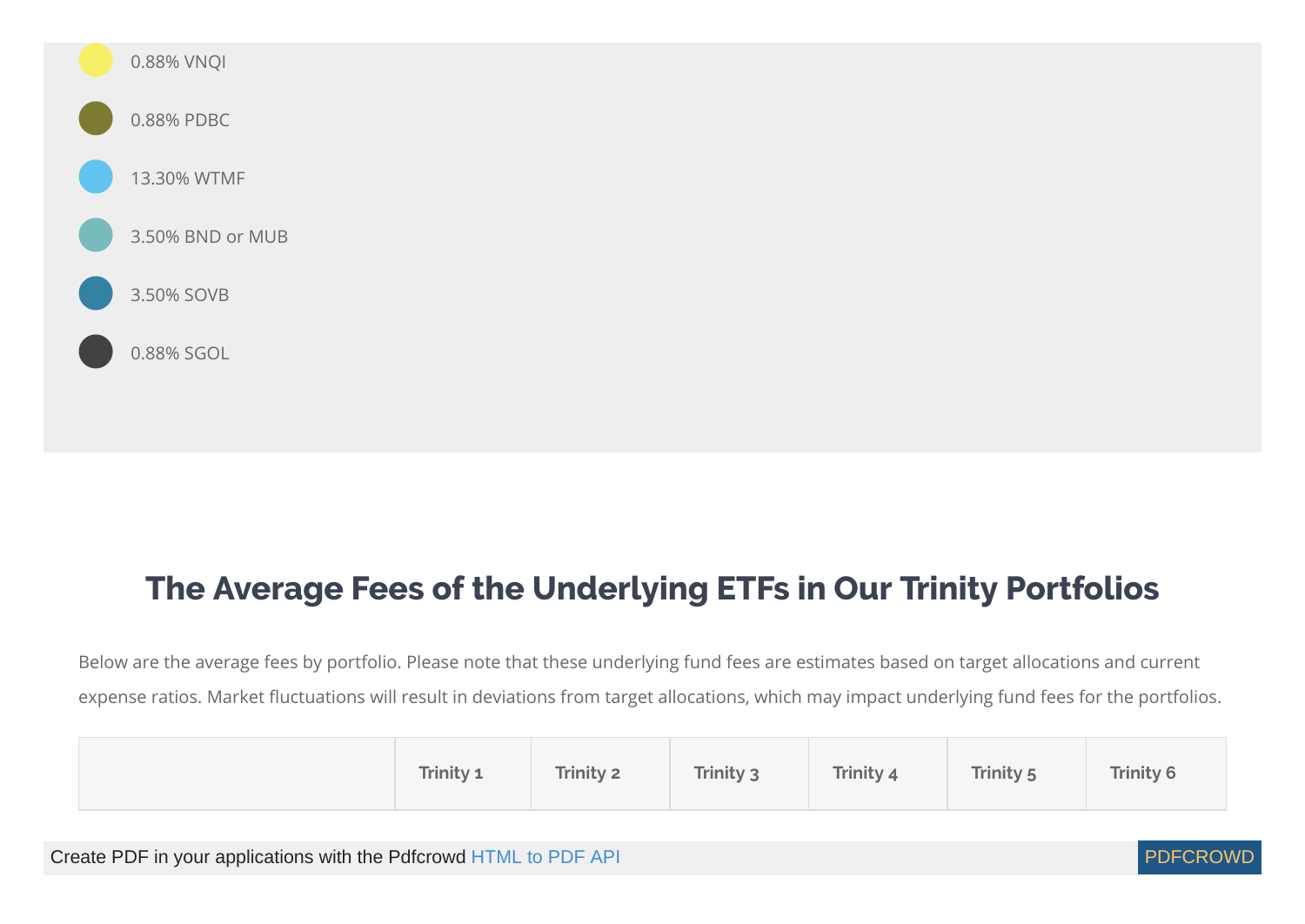|                                 | Trinity 1 | Trinity 2 | Trinity 3 | Trinity 4 | Trinity 5 | <b>Trinity 6</b> |
|---------------------------------|-----------|-----------|-----------|-----------|-----------|------------------|
| <b>Total Expense Taxable</b>    | 0.47%     | 0.55%     | 0.63%     | 0.71%     | 0.76%     | 0.82%            |
| <b>Total Expense Tax Exempt</b> | 0.38%     | 0.48%     | 0.58%     | 0.69%     | 0.75%     | 0.81%            |

#### **The Historical Performance of Our Trinity Portfolios**

We update the historical performance data for our six Trinity portfolios each quarter. To review our most recent report, [click here](https://www.cambriainvestments.com/wp-content/uploads/2019/08/Trinity-Q2-2019.pdf).

#### **Curious How Meb Invests in Cambria's Products?**

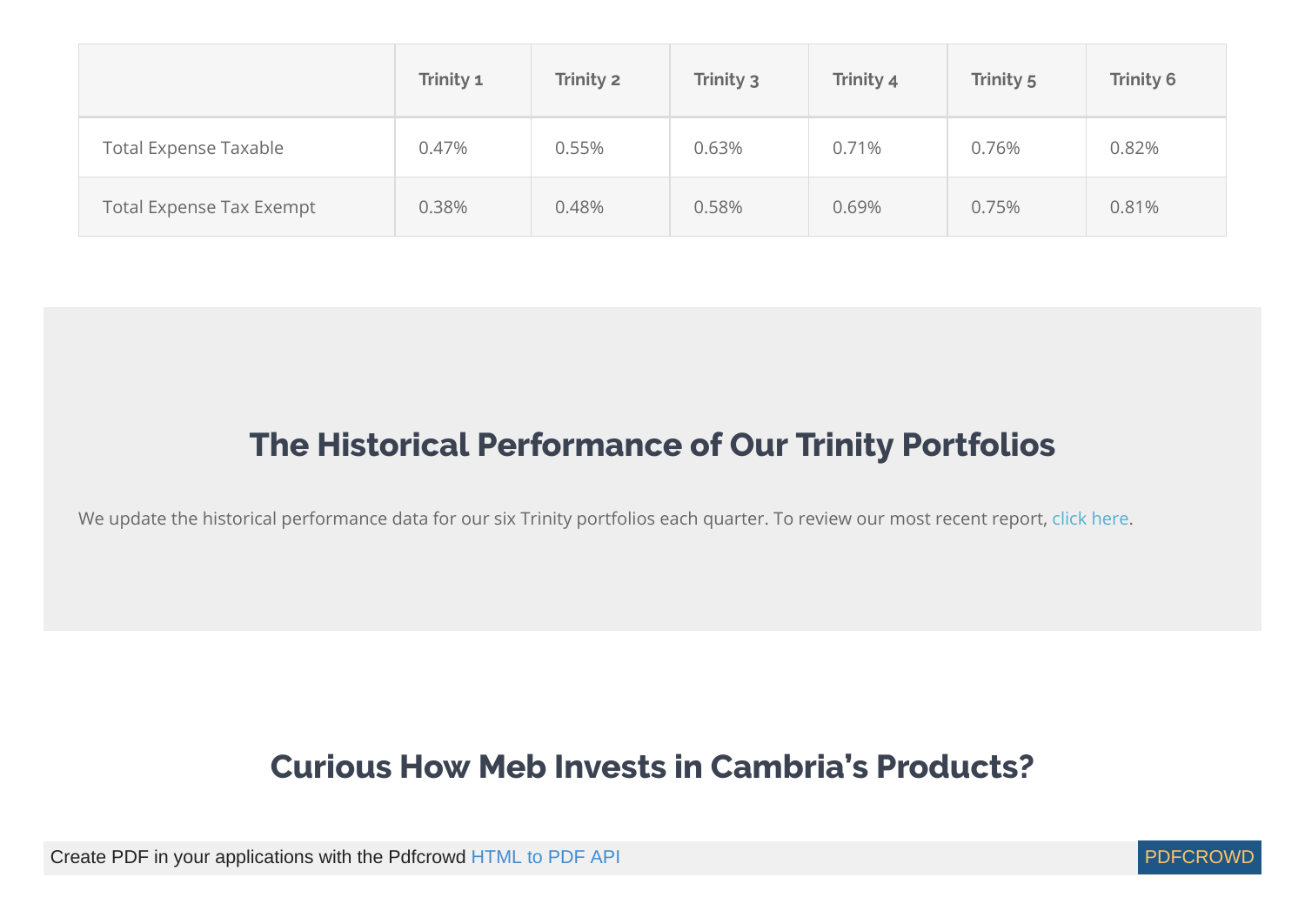Our co-founder, CEO/CIO Meb believes in "eating your own cooking" meaning he invests his own money in Cambria's products. To learn more about exactly how he allocates, [click here.](https://www.cambriainvestments.com/wp-content/uploads/2018/10/TRTY-Faber-Allocation.pdf)

**GET [STARTED](https://onboarding.betterment.com/cambria-investment-management-l-p/signup.html?advisor_token=Vp94kIKowfo) NOW**

#### [Terms of Service and Disclaimers](https://www.cambriainvestments.com/terms-of-service) | [Broker Check](http://brokercheck.finra.org/)

Copyright © 2019 Cambria Investment Management, LP™ is a Registered Investment Adviser. All Rights Reserved.

The information contained in Cambria Investment Management's website are of a general nature and is for informational purposes only and does not constitute financial, investment, tax or legal advice. These materials reflect the opinion of Cambria Investment Management on the date of production and are subject to change at any time without notice due to various factors, including changing market conditions or tax laws. Where data is presented that is prepared by third parties, such information will be cited, and these sources have been deemed to be reliable. Any links to third party websites are offered only for use at your own discretion. Cambria Investment Management is separate and unaffiliated from any third parties listed herein and is not responsible for their products, services, policies or the content of their website. All investments are subject to varying degrees of risk, and there can be no assurance that the future performance of any specific investment, investment strategy or product referenced directly or indirectly in this website will be profitable, perform equally to any corresponding indicated historical performance level(s), or be suitable for your portfolio. Past performance is not an indicator of future results.

Betterment Institutional does not supervise the content of this page. For more information, visit [www.bettermentinstitutional.com](https://www.bettermentinstitutional.com/).